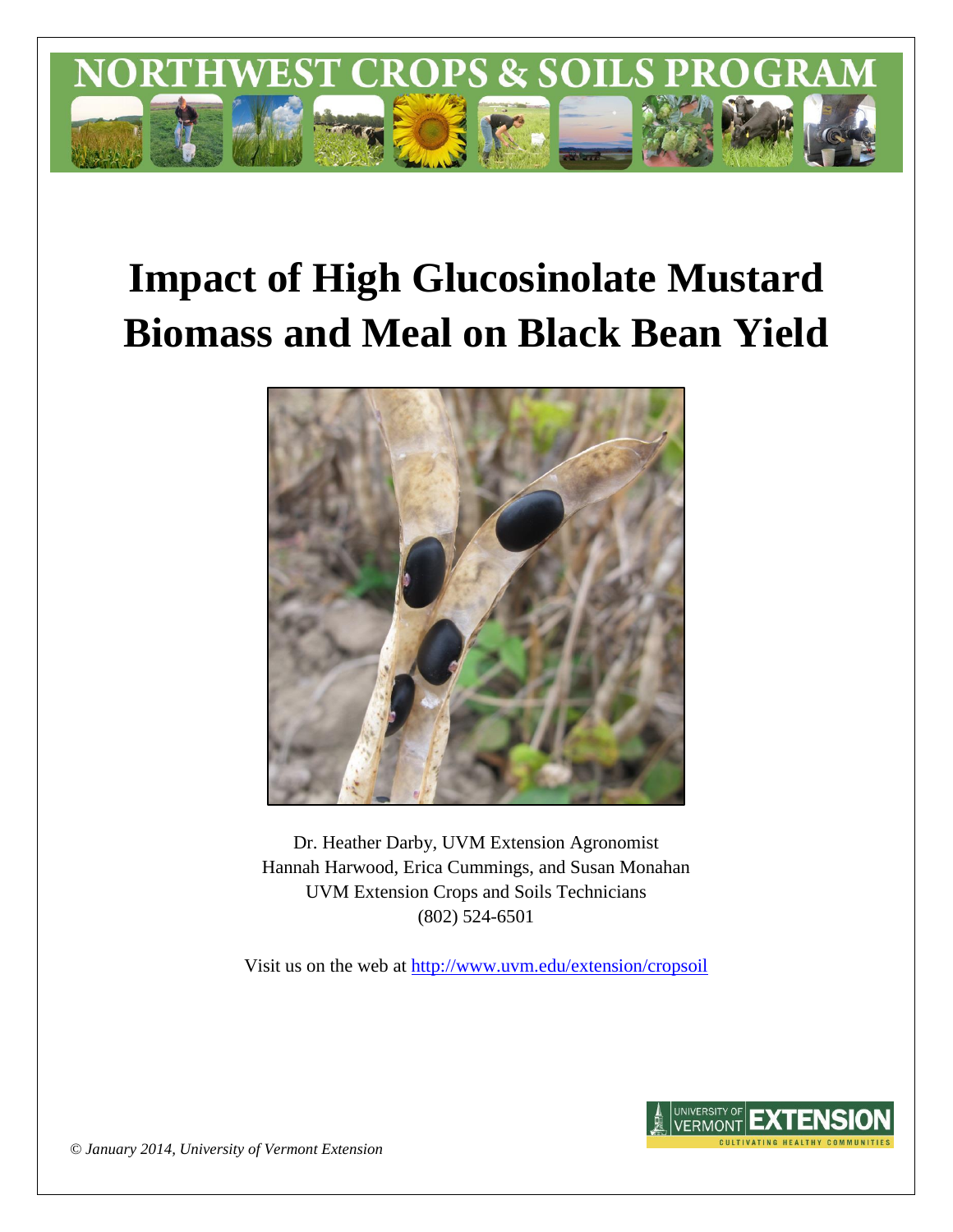#### **2013 HIGH GLUCOSINOLATE MUSTARD AND BLACK BEAN TRIAL Dr. Heather Darby, University of Vermont Extension [heather.darby\[at\]uvm.edu](mailto:heather.darby@uvm.edu?subject=2013%20HGM%20Black%20Bean%20Trial)**

Brassicae crops (mustard family) contain chemicals called glucosinolates. These compounds are present in the leaves, stem, roots, and seed of the plants. When the plant biomass is incorporated into the soil these glucosinolates are broken down into a number of secondary compounds. The primary compound is isothiocyanate which can be biocidal to germinating seeds, insects, nematodes, and other microbes (fungi, bacteria, etc). In recent years, plant breeders have worked to develop high glucosinolate varieties of mustard to be used as biofumigants in crop production. These high glucosinolate mustards (HGM) are being used as cover crops and the entire plant biomass incorporated into the soil. Interestingly, the mustard is also an oilseed with a potential use in biofuel production. Extraction of the oil from the seed leaves a meal that is also high in glucosinolates as well as nitrogen. Hence, the meal used as a soil amendment could potentially provide nutrients and suppress weed and diseases.

Little research has been done in the Northeast to quantify the effects of HGM in reducing weed pressure and increasing yields in crops. Black beans (*Phaseolus vulgaris*), a specialty crop, are in high demand in the Northeast, with markets and cooperatives continuously encouraging growers to increase the regional supply. Black beans may be a more viable crop for Vermont growers if weed and disease pressure can be mitigated and yields improved. High glucosinolate mustard could be integrated into a crop rotation to address these management issues and enhance soil health. In 2012-2013, UVM Extension's Northwest Crops & Soils Program, in collaboration with the University of Maine Extension, set out to determine whether HGM cover crops could be used to decrease weed and disease populations while increasing yields in crop production.

### **MATERIALS AND METHODS**

In 2012, a research trial was conducted at Borderview Research Farm in Alburgh, VT (Table 1). The plot design was a randomized complete block, with HGM treatments as the main plots, and three replications. The HGM treatments included a whole plant cover crop, a fallapplied HGM meal, a spring-applied HGM meal, and a control (no HGM amendment). The soil type at the site was a Covington silty clay loam with 0-3% slope, and the previous crop was oilseed sunflower. Plots were 10' x 25.'

The HGM Caliente variety '199,' was planted on 23-Aug 2012 with a 10' wide Sunflower grain drill at 9 lbs per acre. The HGM variety 'Pacific Gold', was cold-pressed with a KK40 oilseed press on 11-Oct 2012 (Figure 1). The meal was hammer-milled immediately after extrusion to



**Figure 1. HGM seed is pressed for oil extraction, and resulting meal used as a soil amendment.**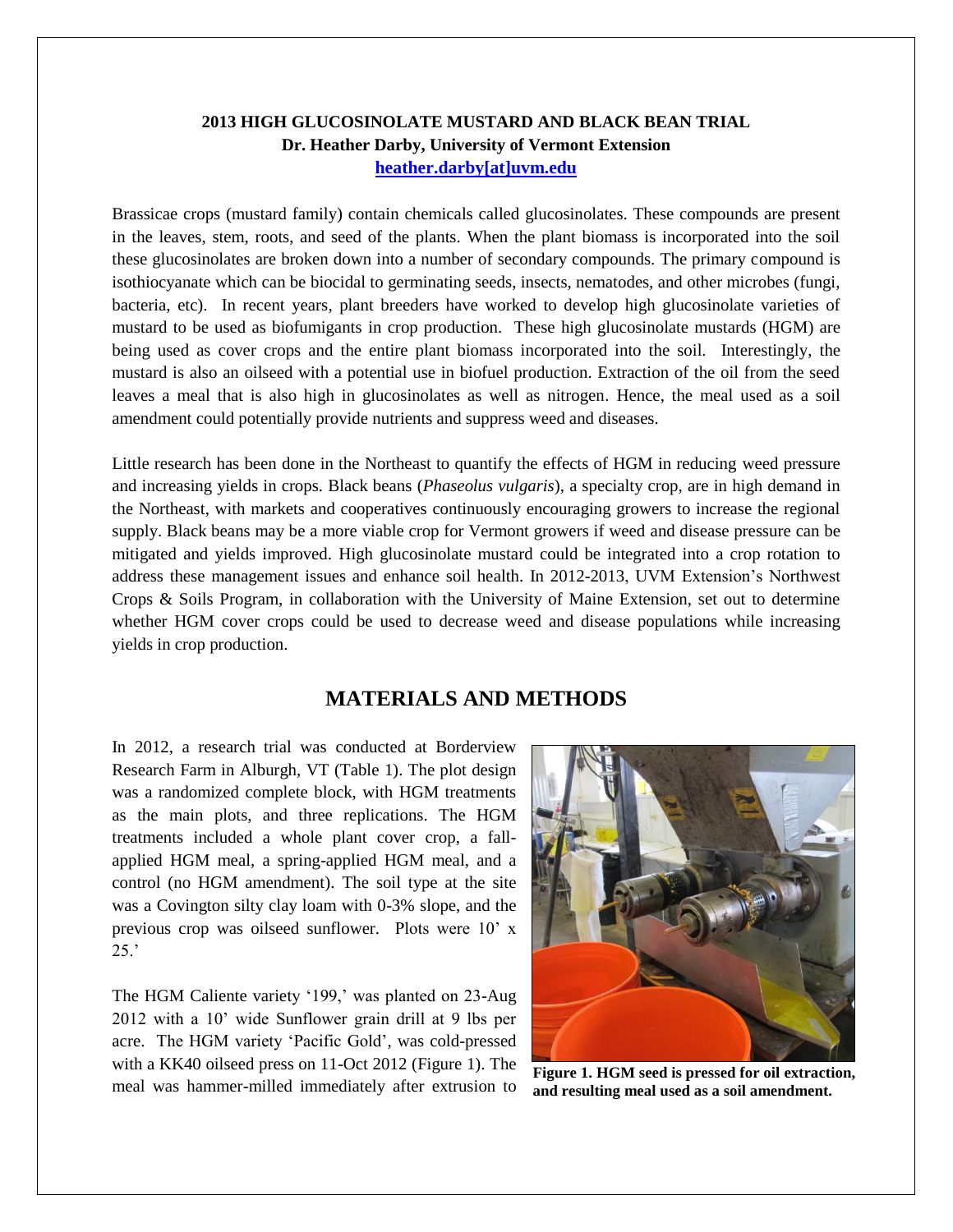achieve a fine texture. Meal was applied in the 'fall-applied meal' treatment on 5-Nov 2012 at a rate of 3 lbs per plot, or 523 lbs per acre. On 5-Nov 2012, biomass samples of the HGM cover crop plots were taken by harvesting all plants in a known area. Subsamples were dried and collected, then shipped to Cumberland Valley Analytics in Hagerstown, MD for determination of nitrogen concentrations in the in HGM. The HGM whole plant plots were chopped with a rear-mounted brushhog on 5-Nov 2012, and all plots were disc harrowed to incorporate and prepare the seedbed. Soil samples from the whole plant plots and control plots, collected 5-Nov 2012, were processed by UVM's Agricultural and Environmental Testing Laboratory.

| <b>Location</b>                             | <b>Borderview Research Farm - Alburgh, VT</b>                   |
|---------------------------------------------|-----------------------------------------------------------------|
| Soil type                                   | Covington silty clay loam, 0-3% slope                           |
| <b>Previous crop</b>                        | Sunflower                                                       |
| <b>HGM</b> treatments                       | Whole plant, fall-applied meal,<br>spring-applied meal, control |
| <b>Replications</b>                         | 3                                                               |
| Plot size (ft)                              | $10 \times 25$                                                  |
| <b>HGM</b> planting date                    | 23-Aug 2012                                                     |
| $HGM$ seeding rate (lbs ac <sup>-1</sup> )  | 9                                                               |
| <b>HGM</b> termination                      | 5-Nov 2012                                                      |
| <b>Fall HGM meal application date</b>       | 5-Nov 2012                                                      |
| Fall HGM meal rate (lbs $ac^{-1}$ )         | 523                                                             |
| <b>Spring HGM meal application date</b>     | 4-Jun 2013                                                      |
| Spring HGM meal rate (lbs $ac^{-1}$ )       | 523                                                             |
| <b>Black bean variety</b>                   | Midnight black turtle                                           |
| <b>Black bean planting date</b>             | 4-Jun 2013                                                      |
| Black bean planting rate (seeds $ft^{-1}$ ) | $8 - 10$                                                        |
| <b>Weed control</b>                         | Tineweeded 20-Jun 2013,<br>hand-weeded 24-Jul 2013              |
| <b>Harvest</b> date                         | 4-Oct 2013                                                      |

**Table 1. Agronomic management of HGM and black bean trial, 2012-2013, Alburgh, VT.**

On 29-Apr 2013, HGM seed ('Pacific Gold' variety) was cold-pressed with a KK40 oilseed press, and the meal was hammer-milled. Meal was applied to the 'spring-applied meal' treatment on 4-Jun 2013 at a rate of 3 lbs per plot, or 523 lbs per acre.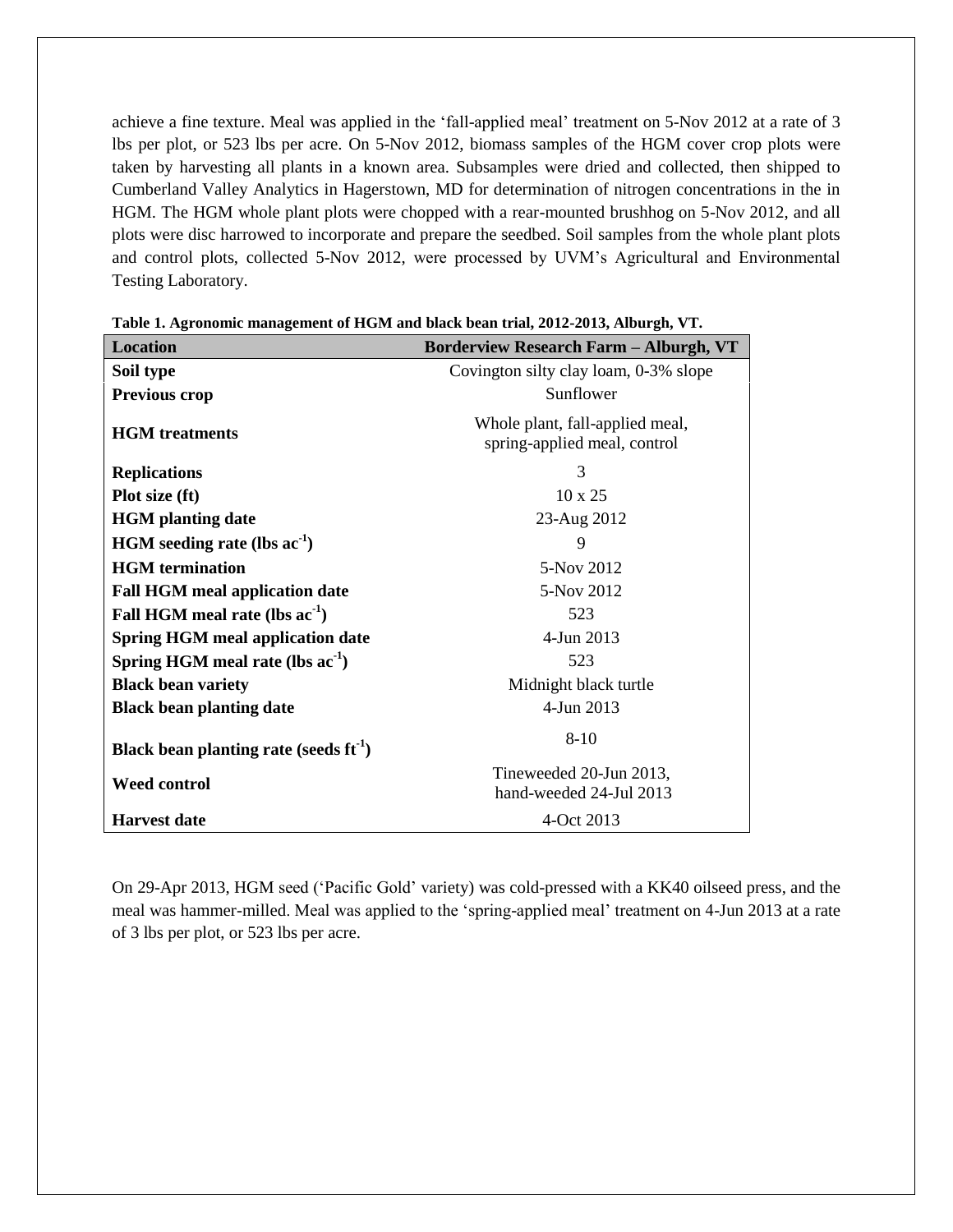Black turtle beans (the variety 'Midnight') were planted on 4- Jun 2013 with a John Deere MaxEmerge 1750 corn planter. Beans were seeded in 30" rows at a rate of 8-10 seeds per row foot, or approximately 130,000 seeds per acre. On 20-Jun 2013, bean plants had emerged, and plots were tineweeded. On 13- Jun 2013, plots were sampled for soil nitrate analysis, provided by UVM's Agricultural and Environmental Testing Laboratory. Bean plants were counted to calculate plant population on 27-Jun 2013. Bean and weed populations were assessed on 9-Jul 2013. Additional weed control was provided as hand-weeding on 24-Jul 2013. On 4-Oct 2013,



beans were carefully harvested with an Almaco small plot combine, set low to the ground and with a low cylinder speed setting (Figure 2).

Data were analyzed using mixed model analysis using the mixed procedure of SAS (SAS Institute, 1999). Replications within trials were treated as random effects, and soil amendment treatments were treated as fixed. Mean comparisons were made using the Least Significant Difference (LSD) procedure when the Ftest was considered significant  $(p<0.10)$ .

Variations in yield and quality can occur because of variations in genetics, soil, weather, and other growing conditions. Statistical analysis makes it possible to determine whether a difference among hybrids is real or whether it might have occurred due to other variations in the field. At the bottom of each table a LSD value is presented for each variable (i.e. yield). Least Significant Differences (LSDs) at the 0.10 level of significance are shown, except where analyzed by pairwise comparison (t-test). Where the difference between two treatments within a column is equal to or greater than the LSD value at the bottom of the column, you can be sure that for 9 out of 10 times, there is a real difference between the two

treatments. Treatments that were not significantly lower in performance than the top-performing treatment in a particular column are indicated with an asterisk. In the example at right, hybrid C is significantly different from hybrid A but not from hybrid B. The difference between C and B is equal to 1.5, which is less than the LSD value of 2.0. This means that these hybrids did not differ in yield. The difference between C and A is equal to 3.0, which is greater than the LSD

| <b>Treatment</b> | Yield  |
|------------------|--------|
| A                | 6.0    |
| B                | $7.5*$ |
| C                | $9.0*$ |
| LSD              | 2.0    |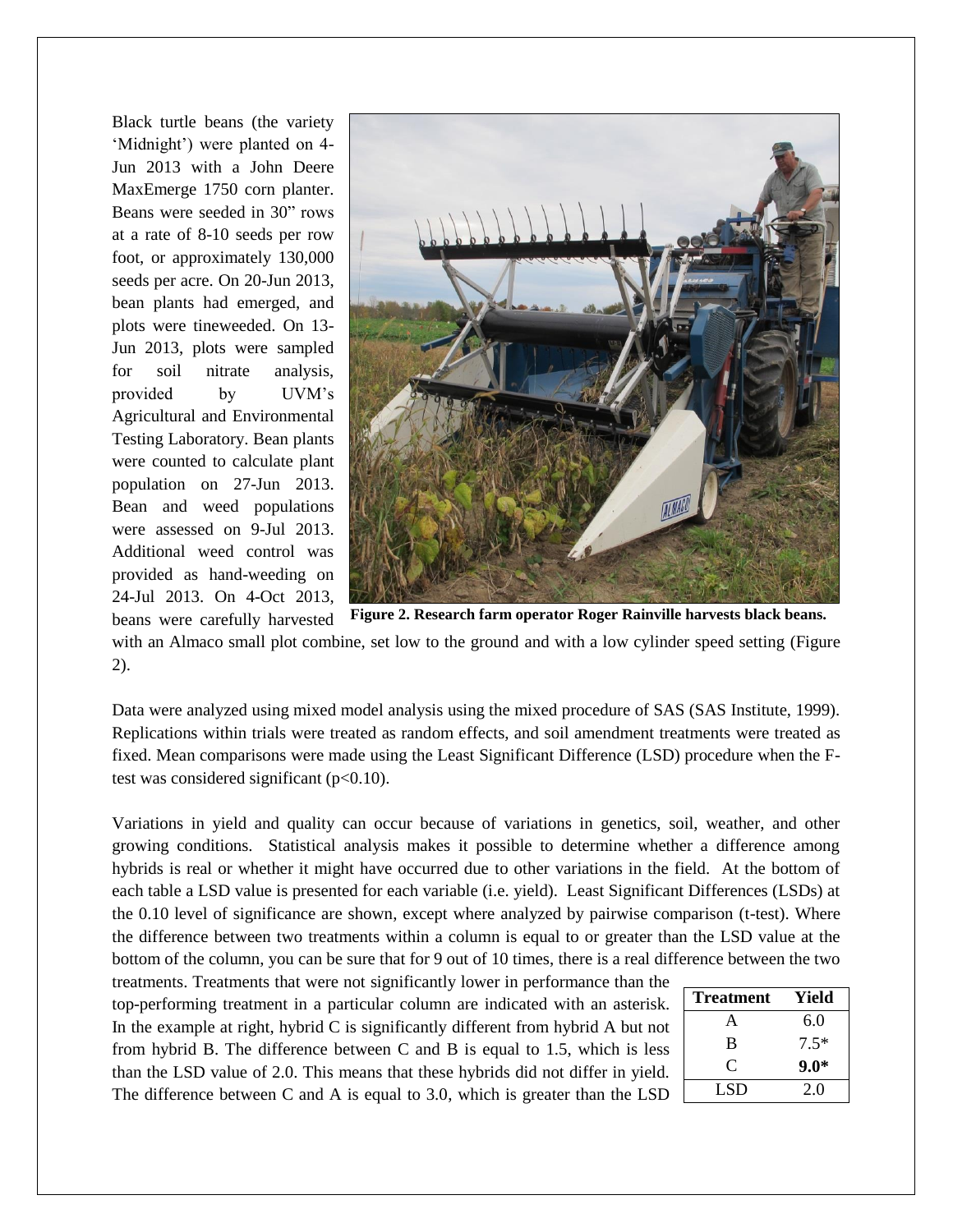value of 2.0. This means that the yields of these hybrids were significantly different from one another. The asterisk indicates that hybrid B was not significantly lower than the top yielding hybrid C, indicated in bold.

## **RESULTS**

Weather data was collected with an onsite Davis Instruments Vantage Pro2 weather station equipped with a WeatherLink data logger. Temperature, precipitation, and accumulation of Growing Degree Days (GDDs) are consolidated for the 2012-2013 growing season (Table 2). Historical weather data are from 1981-2010 at cooperative observation stations in Burlington, VT, approximately 45 miles from Alburgh, VT. For the most part, temperatures were above average in 2012 and through the winter, while it was colder and wetter than average in the spring of 2013, when black beans were planted. In June 2013, there were 5.54 more inches of precipitation than normal. The summer of 2013 was drier than normal, with an average of 5.20 inches fewer than normal in July, August, and September.

GDDs are calculated at a base temperature of 32°F for HGM and 50°F for black beans. The late fall of 2012 was warmer than average, with 2789 GDDs accumulated for mustard after planting and before it was plowed under in the beginning of November. Between planting and harvesting, there were an accumulated 1947 GDDs for black beans, 66 fewer than the 30-year average.

|                                                 | 2012       |      |      |                  |        | 2013             |                  |                  |         |      |          |         |         |         |
|-------------------------------------------------|------------|------|------|------------------|--------|------------------|------------------|------------------|---------|------|----------|---------|---------|---------|
| Alburgh, VT                                     | <b>Aug</b> | Sep  | Oct  | Nov*             | Dec    | Jan              | Feb              | Mar              | Apr     | May  | Jun      | Jul     | Aug     | Sep     |
| Average<br>temperature<br>$(^{\circ}F)$         | 71.1       | 60.8 | 52.4 | 36.7             | 28.7   | 20.6             | 21.9             | 32.1             | 43.6    | 59.1 | 64.0     | 71.7    | 67.7    | 59.3    |
| Departure<br>from normal                        | 2.3        | 0.2  | 4.2  | $-1.5$           | 2.8    | 1.8              | 0.4              | 1.0              | $-1.2$  | 2.7  | $-1.8$   | 1.1     | $-1.1$  | $-1.3$  |
|                                                 |            |      |      |                  |        |                  |                  |                  |         |      |          |         |         |         |
| Precipitation<br>(inches)                       | 2.92       | 5.36 | 4.13 | 0.68             | 3.49   | 0.60             | 1.08             | 1.04             | 2.12    | 4.79 | $9.23 +$ | 1.89    | 2.41    | 2.20    |
| Departure<br>from normal                        | $-0.99$    | 1.72 | 0.53 | $-2.44$          | 1.12   | $-1.45$          | $-0.68$          | $-1.17$          | $-0.70$ | 1.34 | 5.54     | $-2.26$ | $-1.50$ | $-1.44$ |
|                                                 |            |      |      |                  |        |                  |                  |                  |         |      |          |         |         |         |
| Growing<br>Degree Days<br>(base $32^{\circ}F$ ) | 1241       | 896  | 652  | 144              | 535    | 47               | 21               | 89               | 348     | 848  | 967      | 1235    | 1112    | 825     |
| Departure<br>from normal                        | 102        | 38   | 150  | $-40$            | 535    | 47               | 21               | 89               | $-36$   | 91   | $-47$    | 37      | $-27$   | $-33$   |
|                                                 |            |      |      |                  |        |                  |                  |                  |         |      |          |         |         |         |
| Growing<br>Degree Days<br>(base $50^{\circ}$ F) | 674        | 392  | 193  | $\mathbf{0}$     | 29     | $\boldsymbol{0}$ | $\overline{0}$   | $\boldsymbol{0}$ | 39      | 312  | 427      | 677     | 554     | 289     |
| Departure<br>from normal                        | 93         | 74   | 81   | $\boldsymbol{0}$ | $-303$ | $\boldsymbol{0}$ | $\boldsymbol{0}$ | $\mathbf{0}$     | 39      | 113  | $-47$    | 37      | $-27$   | $-29$   |

**Table 2. Consolidated weather data and GDDs for black beans, Burlington, VT, 2012-2013.**

Based on weather data from a Davis Instruments Vantage Pro2 with WeatherLink data logger.

Historical averages are for 30 years of NOAA data (1981-2010) from Burlington, VT.

\* Nov 2012 data are based on National Weather Service data from cooperative observation stations in South Hero, VT.

ⱡ June 2013 precipitation data based on National Weather Service data from cooperative stations in South Hero, VT.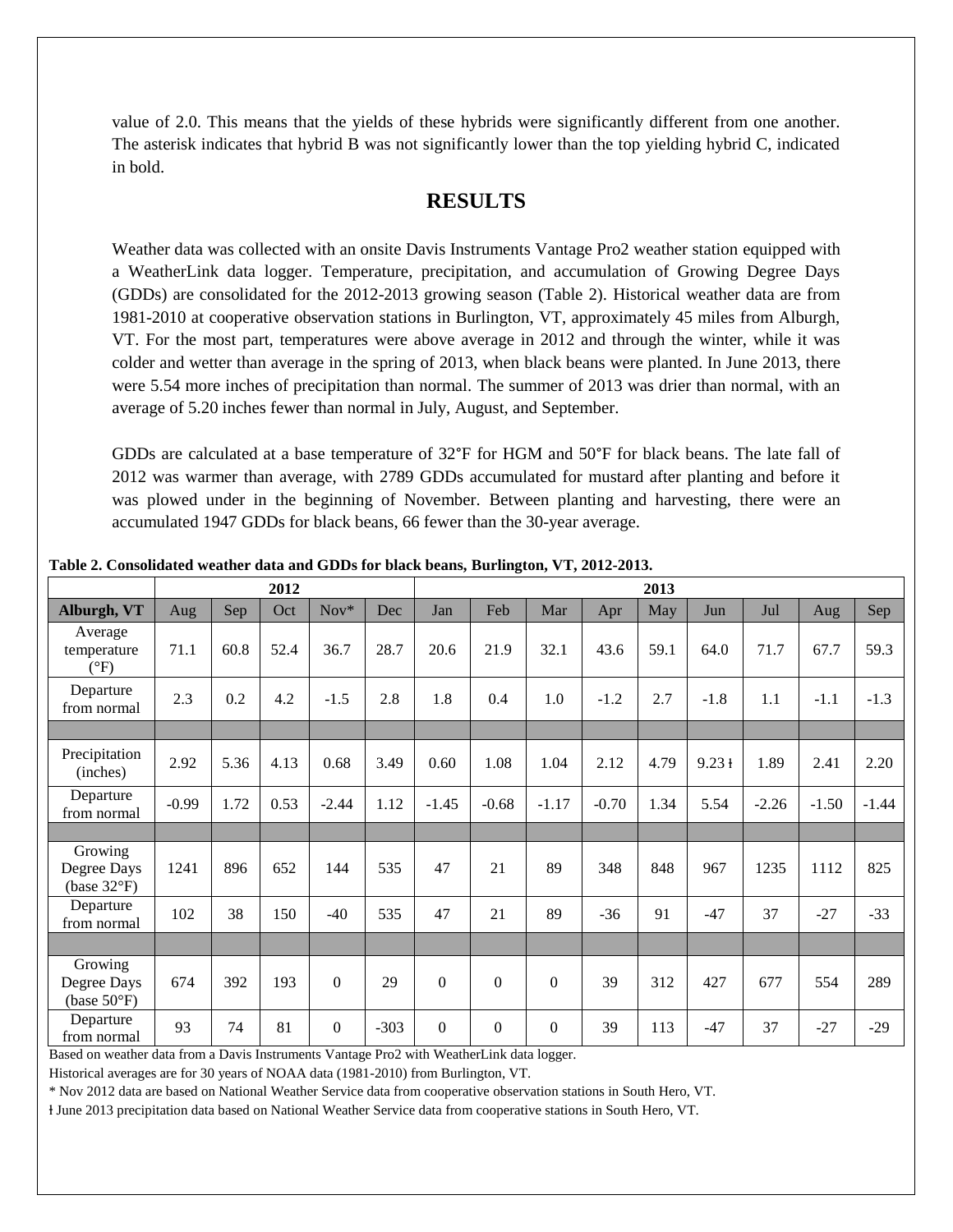On 5-Nov 2012, just prior to chopping and incorporation of the whole plant HGM plots, biomass accumulation and quality was measured (Table 3). At this time, the moisture of the HGM plants averaged 89.0%, and dry matter yield was 2345 lbs per acre. The average nitrogen content of the HGM was 4.24%.

| <b>HGM</b> treatment | Moisture | Dry matter yield       | Nitrogen |
|----------------------|----------|------------------------|----------|
|                      | $\%$     | $lbs$ ac <sup>-1</sup> | % of DM  |
| Whole plant          | 89.0     | 2345                   | 4.24     |

**Table 3. HGM cover crop biomass samples collected 5-Nov 2012, Alburgh, VT.**

Soil nutrient content was assessed in late fall 2012. Soil samples were bulked from all whole plant plots and compared to a bulked sample from all control plots (Tables 4 and 5). Statistical analysis was not performed as soil samples from plots were bulked by treatment. The pH was lowered in the whole plant plots, and there was more available phosphorous (P) than in the control plots. Potassium (K), magnesium (Mg), aluminum (Al), and calcium (Ca) were all lower in plots with HGM plants. Zinc levels were greater in whole plant plots than in the control treatment. The cation exchange capacity (CEC) was greater in control plots (33.3 meq per 100 g) than in HGM whole plant plots (16.4 meq per 100 g). Organic matter was greater in whole plant treatment than in the control, and averaged 3.70% overall.

| <b>HGM</b> treatment | Soil pH | Available P | K    | Μg  | Al   | Ca   | Zn   | <b>CEC</b>       | Organic<br>matter |
|----------------------|---------|-------------|------|-----|------|------|------|------------------|-------------------|
|                      |         | ppm         | ppm  | ppm | ppm  | ppm  | ppm  | meq $100 g^{-1}$ | $\%$              |
| Whole plant          | 7.30    | 3.30        | 63.0 | 80  | 14.0 | 3122 | 0.40 | 16.4             | 3.80              |
| Control              | 7.70    | 2.30        | 68.0 | 101 | 15.0 | 6450 | 0.30 | 33.3             | 3.60              |
| Trial mean           | 7.50    | 2.80        | 65.5 | 91  | 14.5 | 4786 | 0.35 | 24.9             | 3.70              |

**Table 4. Soil nutrient analysis of HGM whole plant and control plots, 5-Nov 2012, Alburgh, VT.**

Statistical analysis was not conducted; treatments shown in **bold** are top-performing in a particular column.

Micronutrients varied less between whole plant plots and the control treatment. Sulfur (S) was equal in the whole plant and control treatments, as was boron (B) and copper (Cu). Manganese (Mn), iron (Fe), and Sodium (Na) levels were higher in the control than in the whole plant treatment.

#### **Table 5. Soil micronutrients of HGM whole plant and control plots, 5-Nov 2012, Alburgh, VT.**

| <b>HGM</b> treatment   |              | Mn          | В            | Cu           | Fe           | Na           |
|------------------------|--------------|-------------|--------------|--------------|--------------|--------------|
|                        | ppm          | ppm         | Ppm          | ppm          | ppm          | ppm          |
| Whole plant<br>Control | 7.00<br>7.00 | 6.5<br>10.7 | 0.50<br>0.50 | 0.15<br>0.15 | 1.80<br>2.30 | 17.0<br>25.0 |
| Trial mean             | 7.00         | 8.6         | 0.50         | 0.15         | 2.05         | 21.0         |

Statistical analysis was not conducted; treatments shown in **bold** are top-performing in a particular column.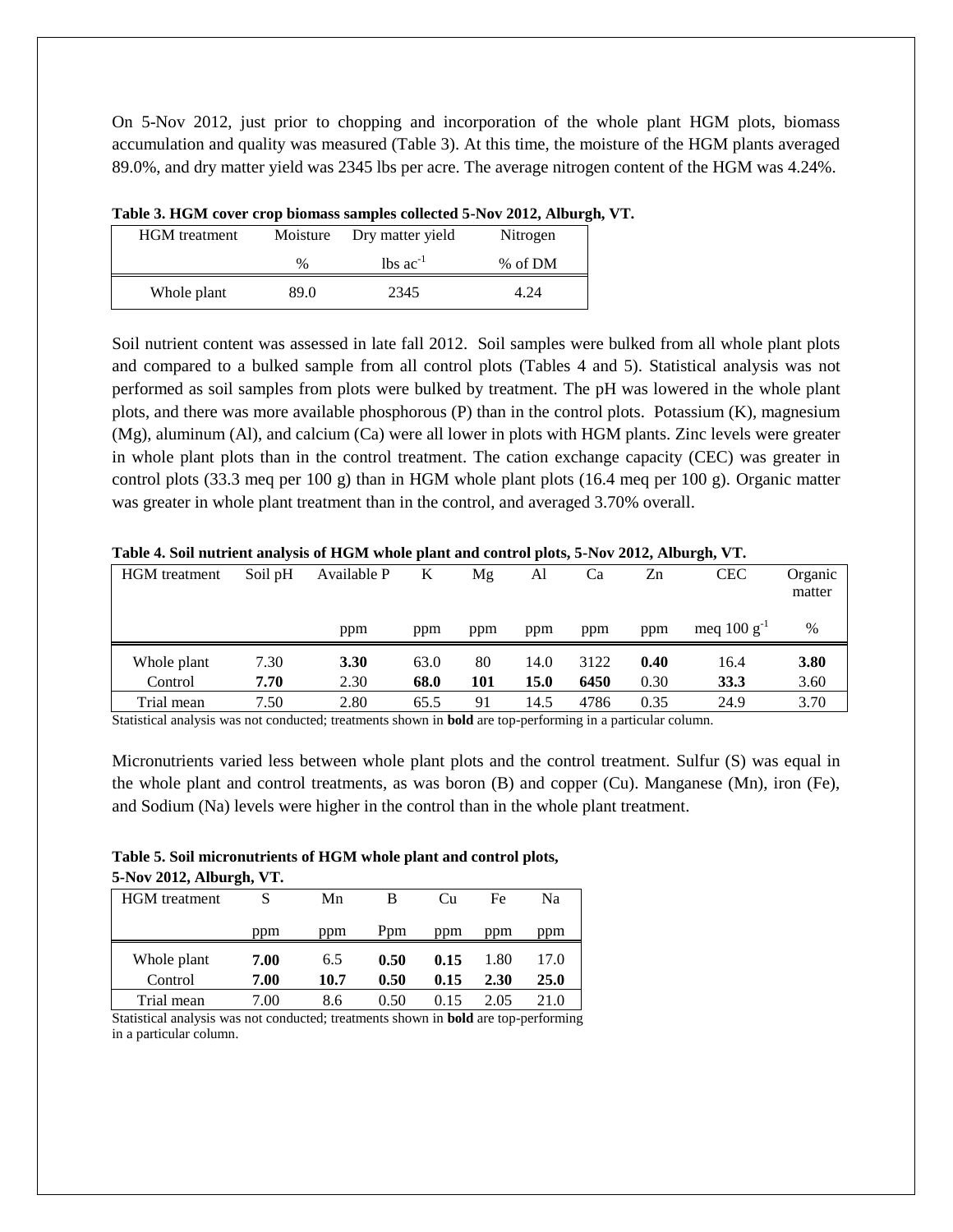On 13-Jun 2013, soil nitrate levels did not differ significantly by HGM treatment (Table 6). There was no statistical difference in bean populations, assessed in late June, by HGM treatment. Likewise, bean populations were not statistically different in July, but averaged 45.0 plants per square meter.

| <b>HGM</b> treatment |                 | June               |                 | July            | Harvest            |           |                        |                               |
|----------------------|-----------------|--------------------|-----------------|-----------------|--------------------|-----------|------------------------|-------------------------------|
|                      | <b>Nitrates</b> | Bean<br>population | Beans           | Grasses         | <b>Broadleaves</b> | Moisture  | Test<br>weight         | Yield                         |
|                      | $mg \, kg^{-1}$ | plants $m^{-2}$    | plants $m^{-2}$ | plants $m^{-2}$ | plants $m^{-2}$    | $\%$      | $lbs$ bu <sup>-1</sup> | $\text{lbs}$ ac <sup>-1</sup> |
| Whole plant          | 3.56            | 24.5               | 36.3            | 22.7            | 24.2               | 13.8      | 61.7                   | 1594                          |
| Fall-applied meal    | 4.18            | 23.0               | 53.0            | 53.0            | 21.2               | 13.6      | 60.7                   | 1379                          |
| Spring-applied meal  | 3.24            | 26.4               | 43.9            | 95.3            | 48.4               | 13.9      | 61.3                   | 1064                          |
| Control              | 2.73            | 24.9               | 46.9            | 46.9            | 49.9               | 13.6      | 61.8                   | 1323                          |
| LSD(0.10)            | NS              | <b>NS</b>          | <b>NS</b>       | <b>NS</b>       | <b>NS</b>          | <b>NS</b> | NS                     | <b>NS</b>                     |
| Trial mean           | 3.43            | 24.7               | 45.0            | 54.5            | 35.9               | 13.7      | 61.4                   | 1340                          |

|  |  |  | Table 6. Nitrate levels, population, and harvest data for black beans, 2013, Alburgh, VT. |  |
|--|--|--|-------------------------------------------------------------------------------------------|--|
|  |  |  |                                                                                           |  |
|  |  |  |                                                                                           |  |

NS – Treatments were not significantly different from one another (p=0.10).

Treatments shown in **bold** are top-performing in a particular column.

Weed populations did not differ significantly by HGM treatment; grass species averaged 54.5 plants per square meter, while there was an average of 35.9 broadleaf weeds per square meter (Figure 3).



**Figure 3. Weed population by HGM treatment. There were no statistical differences**  in grass or broadleaf weed pressure by treatment (p=0.10).

Black beans were harvested in early October at an average moisture level of 13.7%. Test weights and yields did not differ significantly by HGM treatment. The greatest test weight was in the control treatment (61.8 lbs per bushel), though this was not statistically significant. Yields ranged from 1064 to 1594 lbs per acre, with the greatest yield in the treatment with whole plant HGM (Figure 4).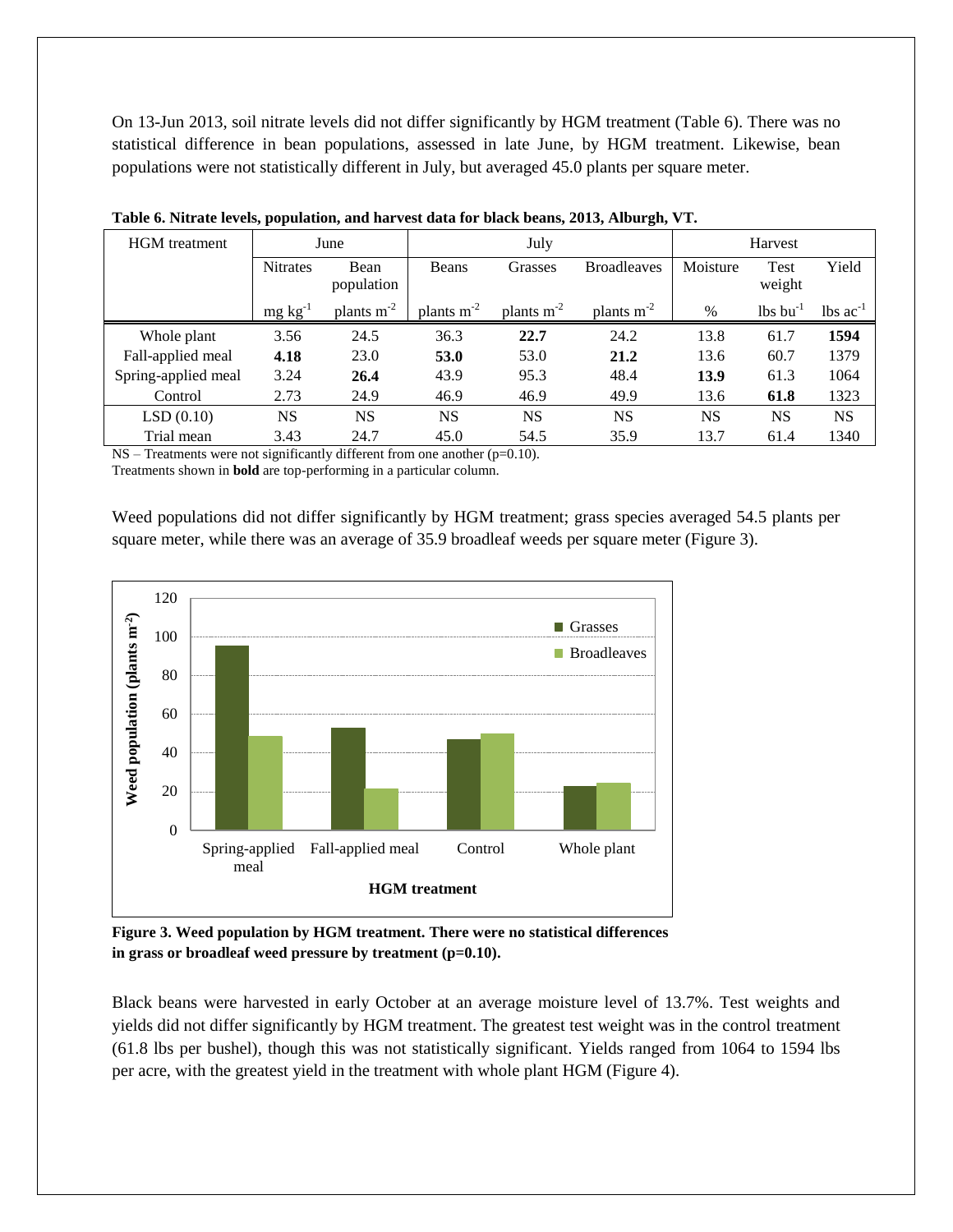

**Figure 4. Yields by HGM treatment. There were no significant differences by treatment (p=0.10).**

## **DISCUSSION**

In this 2012-2013 trial, soil amended HGM cover crops or meal did not significantly impact soil characteristics, weed populations, plant populations, or yield and quality of black beans. In whole plant plots, HGM was plowed under and incorporated with an average biomass accumulation of 2345 lbs per acre. These yields are lower than those reported in research trials conducted in the Pacific Northwest. Yields of HGM in these trials ranged from 3 to 5 tons of dry matter per acre. Yields of HGM will likely need to be increased in order to have enough biomass to impact disease and weed pressure in the soil ecosystem. Higher seeding rates and earlier planting dates may help to achieve yield increases. Meal amendments may also need to be increased to impact pest populations. It is possible that higher rates of meal may increase available nitrogen in the soil and potentially cause increased annual weed populations. Additional research needs to be conducted to better understand how HGM crops could be incorporated into the Northeastern cropping system.